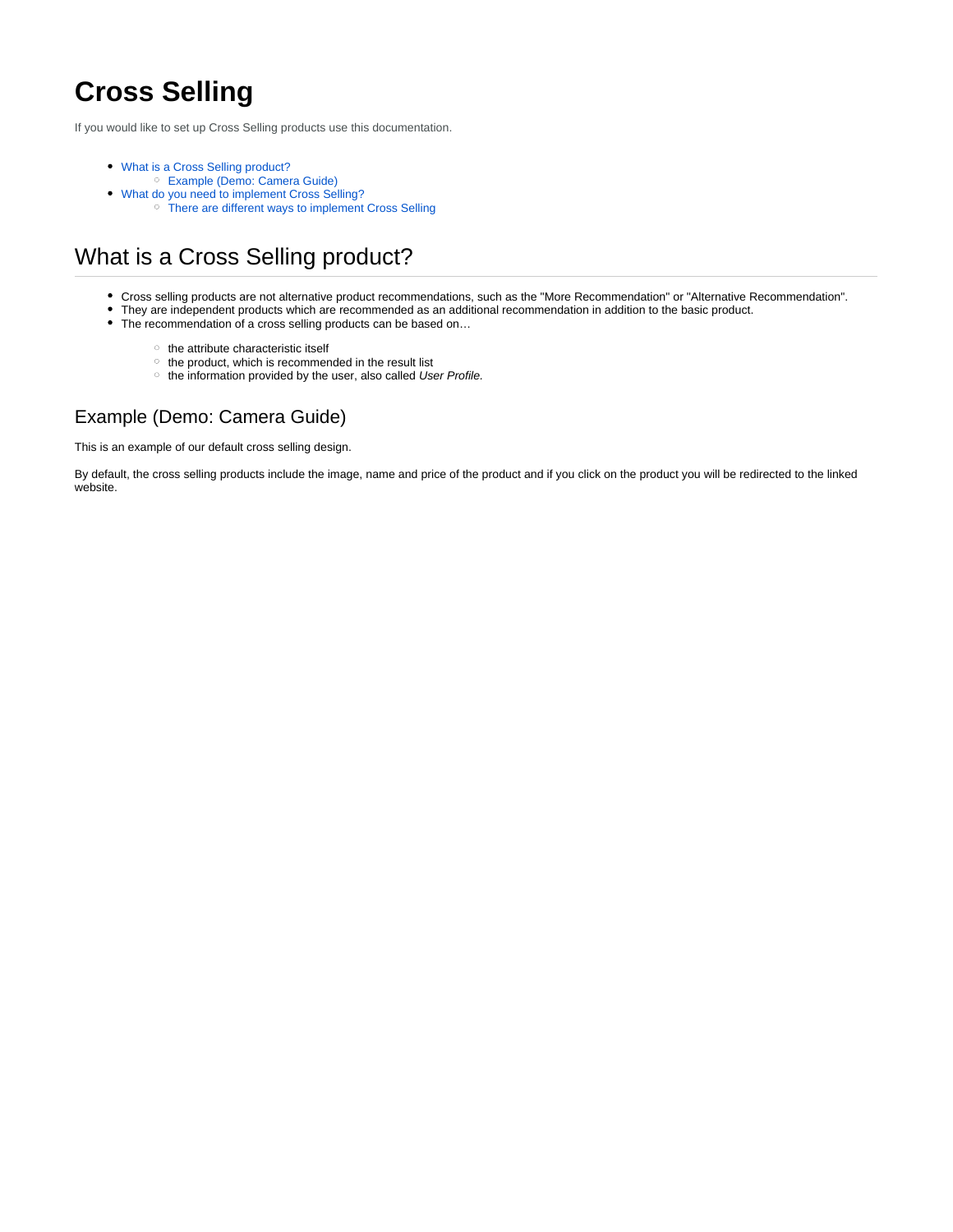# Your top recommendation



## <span id="page-1-0"></span>What do you need to implement Cross Selling?

- excentos provides a customized cross selling structure (cross selling products and rules which define when and which cross selling product is shown) in the Workbench which will be set by excentos.
- Either you provide an extra file for cross selling products OR these products should be in the product data included.

#### **The Cross Selling data should include the following Attributes:**

- $\bullet$  cs\_id
- ImageUrl
- DetailsPageUrl
- cs\_product\_name • Price
- 
- optional: technical attributes

<span id="page-1-1"></span>Template: [Products-Cross-Selling.csv](https://documentation.excentos.com/download/attachments/1934427/Products-Cross-Selling.csv?version=2&modificationDate=1628509043434&api=v2)